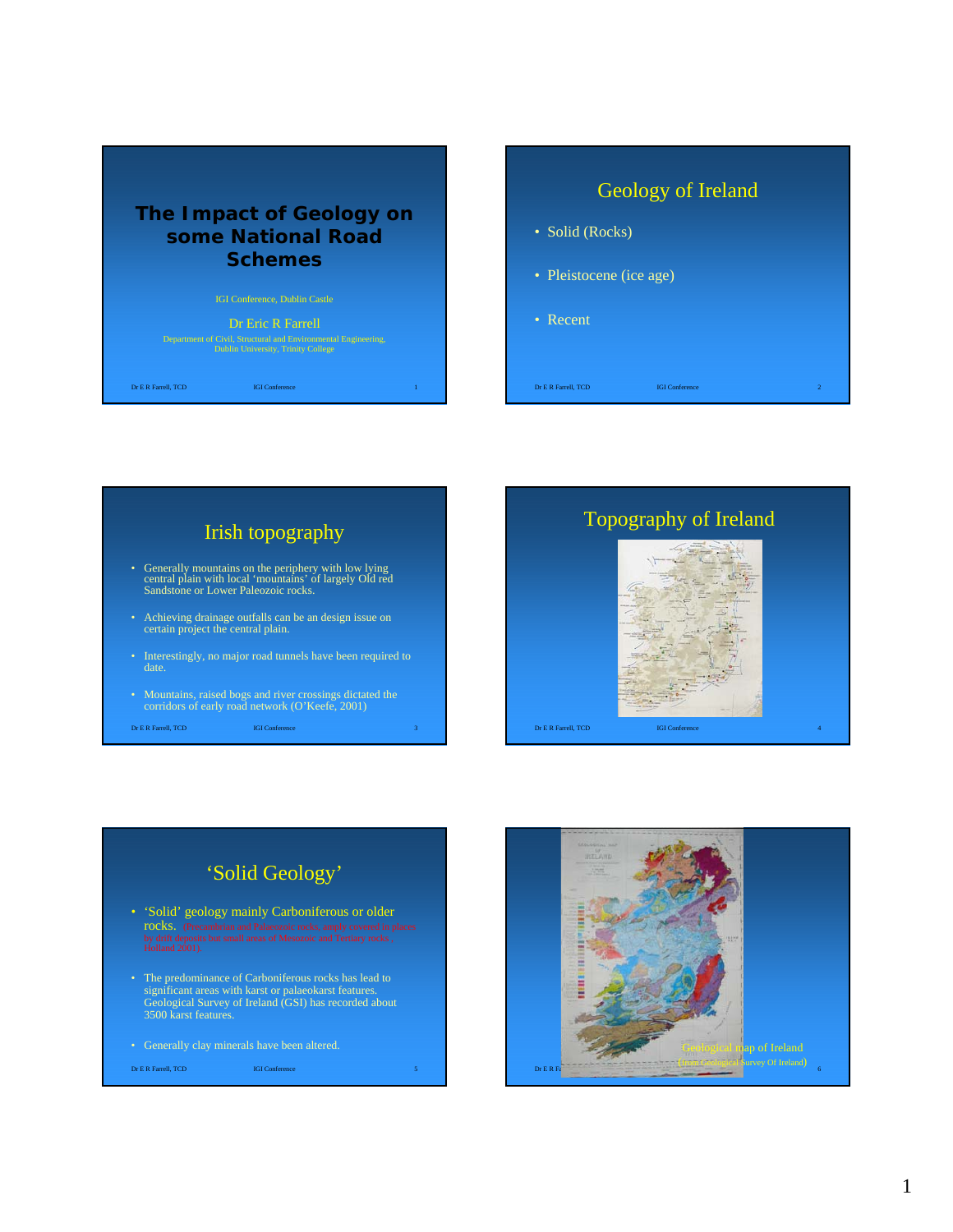





# Dr E R Farrell, TCD **IGI Conference** Engineering implications of karst • Environmental factors • Foundations • Road support • Drainage • Investigation methods



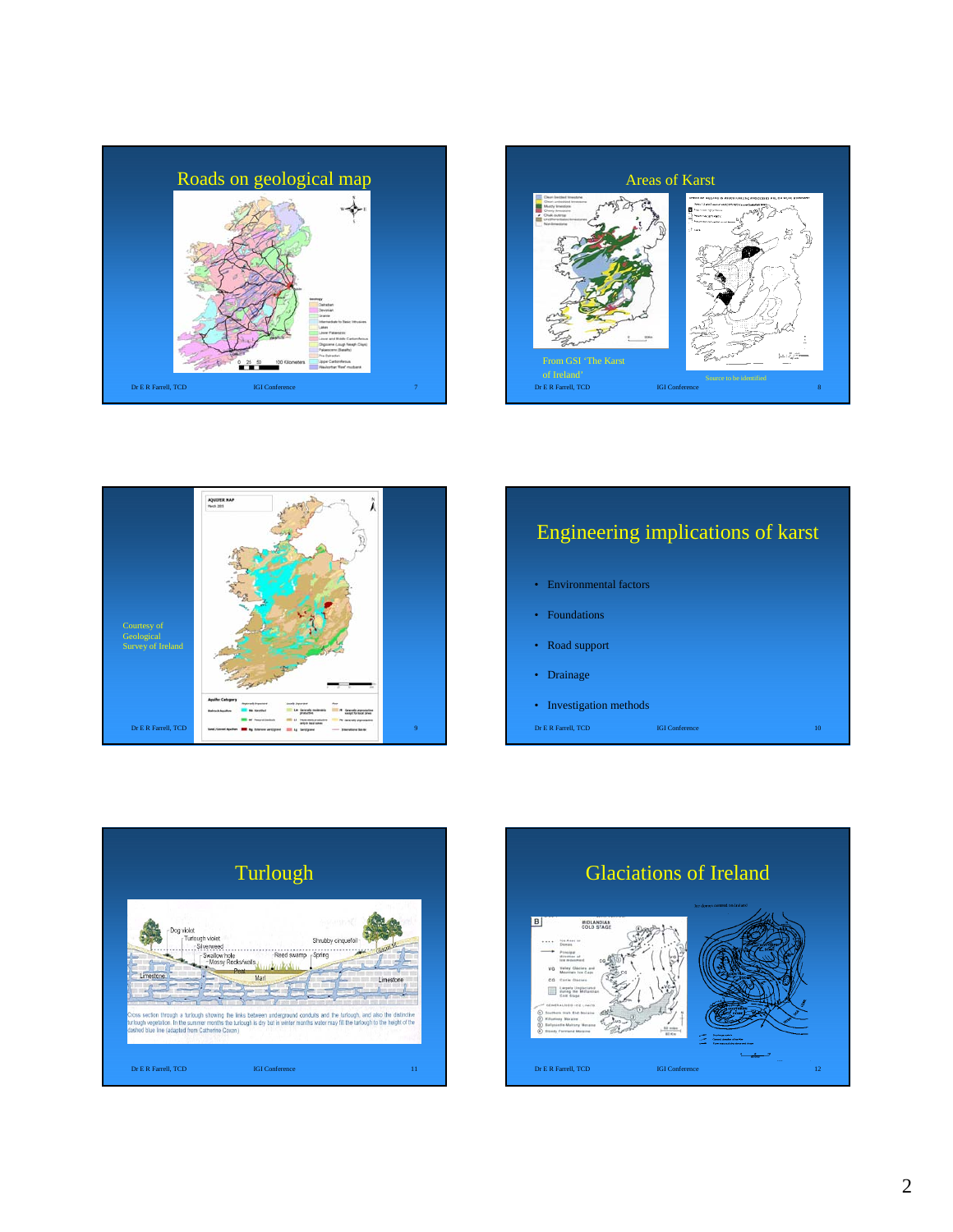









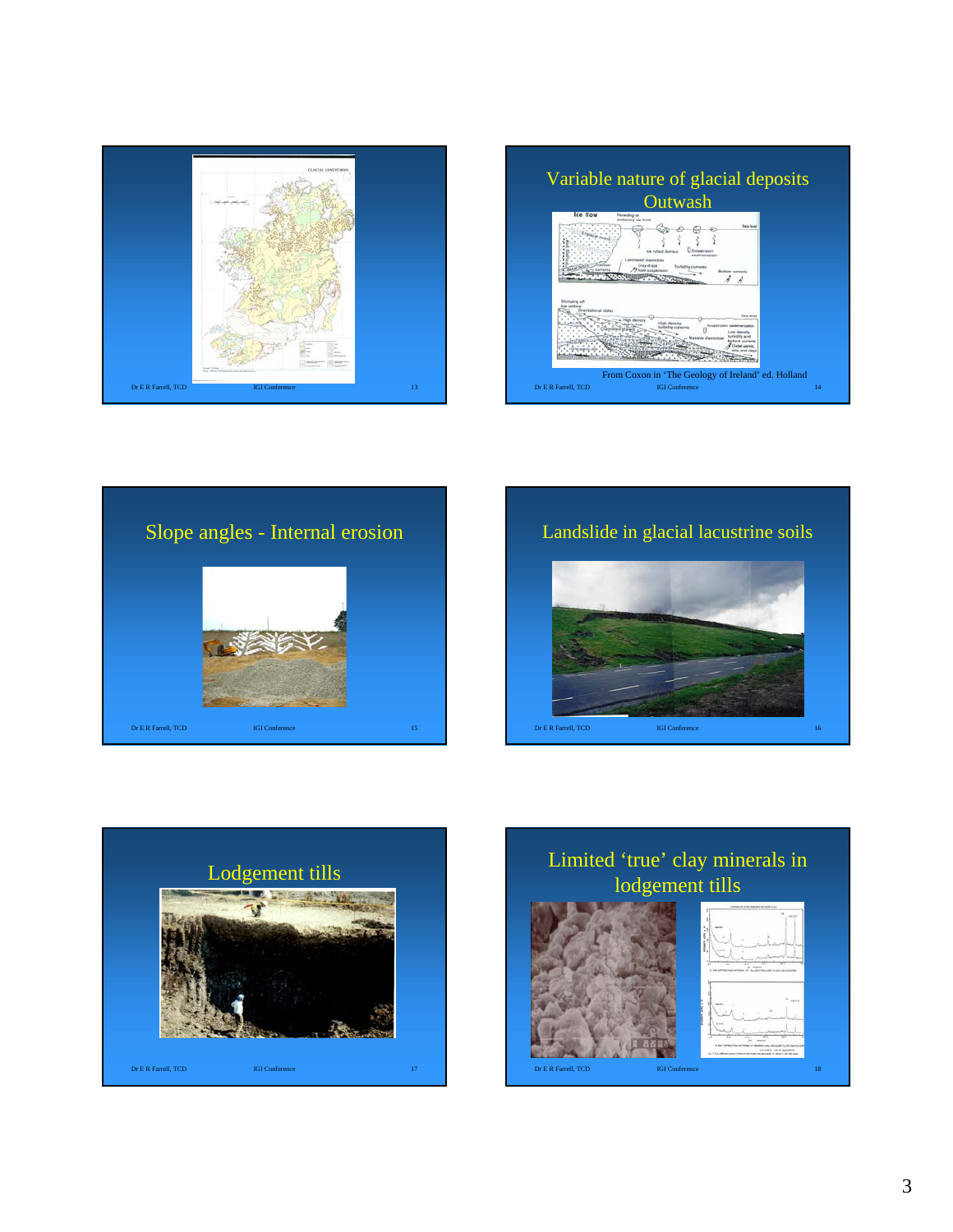





#### Impact of recent deposits on Road Network

- The development of economic methods of constructing on peat continues to be a challenge
- The time scale of current construction road construction project is limiting the options available.

Dr E R Farrell, TCD IGI Conference 22



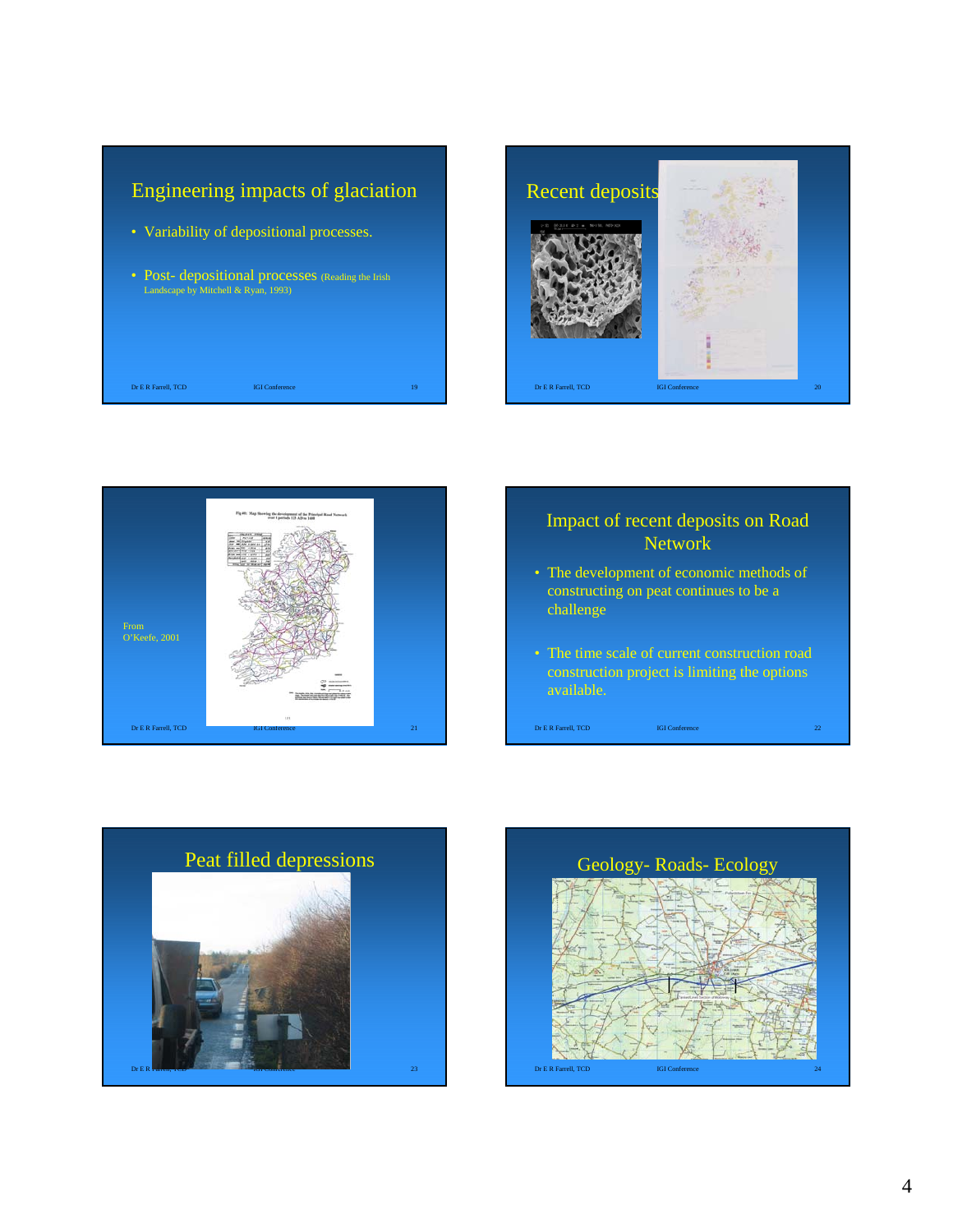





Impermeable material above liner





### Geology and Construction materials

• Glacial sands and gravels

**Dr E R Farrell, TCD IGI Conference** 

- Earthworks
- Pavement layers
- Rock